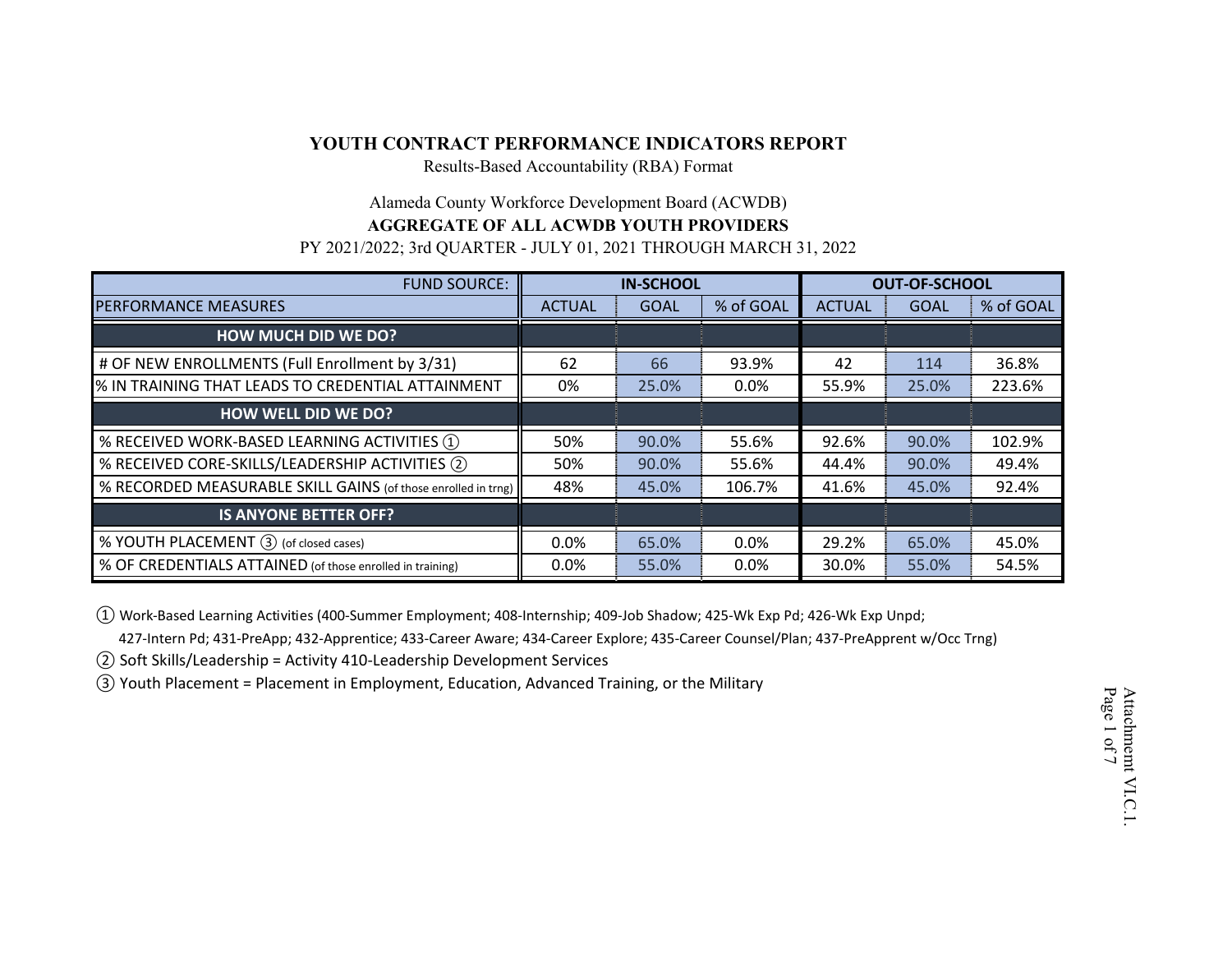Results-Based Accountability (RBA) Format

# Alameda County Workforce Development Board (ACWDB) **EDEN AREA REGIONAL OCCUPATION PROGRAM - Youth Innovations** PY 2021/2022; 3rd QUARTER - JULY 01, 2021 THROUGH MARCH 31, 2022

| <b>FUND SOURCE:</b>                                           | IN-SCHOOL              |             |           |
|---------------------------------------------------------------|------------------------|-------------|-----------|
| Sub Region:                                                   | <b>Eden Area (YIE)</b> |             |           |
| <b>PERFORMANCE MEASURES</b>                                   | <b>ACTUAL</b>          | <b>GOAL</b> | % of GOAL |
| <b>HOW MUCH DID WE DO?</b>                                    |                        |             |           |
| # OF NEW ENROLLMENTS (Full Enrollment by 3/31)                | 50                     | 50          | 100.0%    |
| % IN TRAINING THAT LEADS TO CREDENTIAL ATTAINMENT             | $0.0\%$                | 25.0%       | 0.0%      |
| <b>HOW WELL DID WE DO?</b>                                    |                        |             |           |
| % RECEIVED WORK-BASED LEARNING ACTIVITIES (1)                 | 100.0%                 | 90.0%       | 111.1%    |
| % RECEIVED CORE-SKILLS/LEADERSHIP ACTIVITIES (2)              | 100.0%                 | 90.0%       | 111.1%    |
| % RECORDED MEASURABLE SKILL GAINS (of those enrolled in trng) | 96.0%                  | 45.0%       | 213.3%    |
| <b>IS ANYONE BETTER OFF?</b>                                  |                        |             |           |
| % YOUTH PLACEMENT (3) (of closed cases)                       | 0.0%                   | 65.0%       | 0.0%      |
| % OF CREDENTIALS ATTAINED (of those enrolled in training)     | $0.0\%$                | 55.0%       | 0.0%      |

① Work-Based Learning Activities (400-Summer Employment; 408-Internship; 409-Job Shadow; 425-Wk Exp Pd; 426-Wk Exp Unpd;

427-Intern Pd; 431-PreApp; 432-Apprentice; 433-Career Aware; 434-Career Explore; 435-Career Counsel/Plan; 437-PreApprent w/Occ Trng

② Soft Skills/Leadership = Activity 410-Leadership Development Services

③ Youth Placement = Placement in Employment, Education, Advanced Training, or the Military

Attachmemt VI.C.1. Page 2 of 7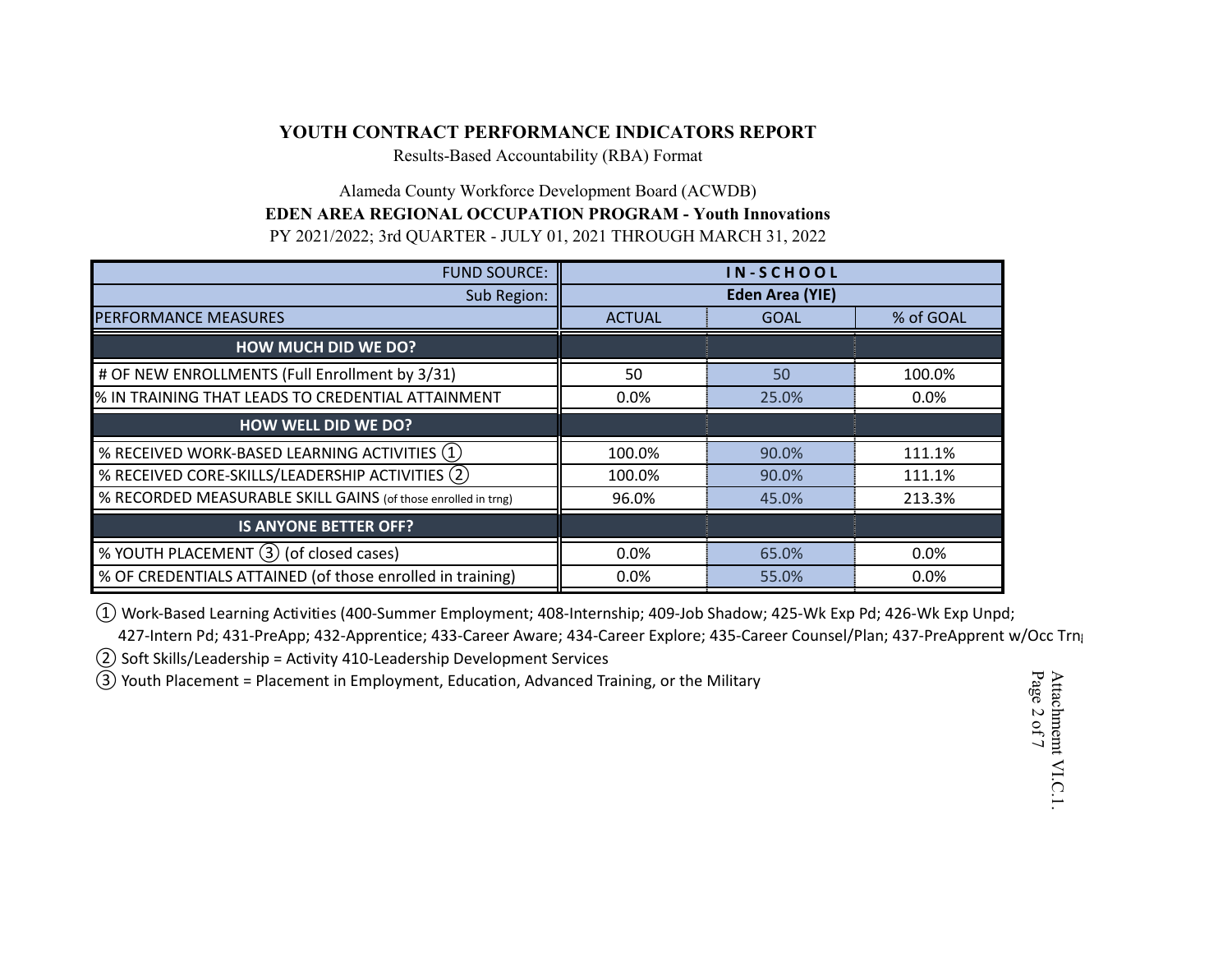Results-Based Accountability (RBA) Format

Alameda County Workforce Development Board (ACWDB) **TRI-VALLEY REGIONAL OCCUPATIONAL PROGRAM - Youth Innovation** PY 2021/2022; 3rd QUARTER - JULY 01, 2021 THROUGH MARCH 31, 2022

| <b>FUND SOURCE:</b>                                           | IN-SCHOOL           |             |           |
|---------------------------------------------------------------|---------------------|-------------|-----------|
| Sub Region:                                                   | <b>Valley (YIV)</b> |             |           |
| <b>PERFORMANCE MEASURES</b>                                   | <b>ACTUAL</b>       | <b>GOAL</b> | % of GOAL |
| <b>HOW MUCH DID WE DO?</b>                                    |                     |             |           |
| # OF NEW ENROLLMENTS (Full Enrollment by 3/31)                | 12                  | 16          | 75.0%     |
| % IN TRAINING THAT LEADS TO CREDENTIAL ATTAINMENT             | $0.0\%$             | 25.0%       | 0.0%      |
| <b>HOW WELL DID WE DO?</b>                                    |                     |             |           |
| % RECEIVED WORK-BASED LEARNING ACTIVITIES (1)                 | 0.0%                | 90.0%       | 0.0%      |
| % RECEIVED CORE-SKILLS/LEADERSHIP ACTIVITIES (2)              | 0.0%                | 90.0%       | 0.0%      |
| % RECORDED MEASURABLE SKILL GAINS (of those enrolled in trng) | $0.0\%$             | 45.0%       | $0.0\%$   |
| <b>IS ANYONE BETTER OFF?</b>                                  |                     |             |           |
| % YOUTH PLACEMENT (3) (of closed cases)                       | 0.0%                | 65.0%       | 0.0%      |
| % OF CREDENTIALS ATTAINED (of those enrolled in training)     | 0.0%                | 55.0%       | 0.0%      |

① Work-Based Learning Activities (400-Summer Employment; 408-Internship; 409-Job Shadow; 425-Wk Exp Pd; 426-Wk Exp Unpd;

 427-Intern Pd; 431-PreApp; 432-Apprentice; 433-Career Aware; 434-Career Explore; 435-Career Counsel/Plan; 437-PreApprent w/Occ Trng) ② Soft Skills/Leadership = Activity 410-Leadership Development Services

③ Youth Placement = Placement in Employment, Education, Advanced Training, or the Military

Attachmemt VI.C.1. Page 3 of 7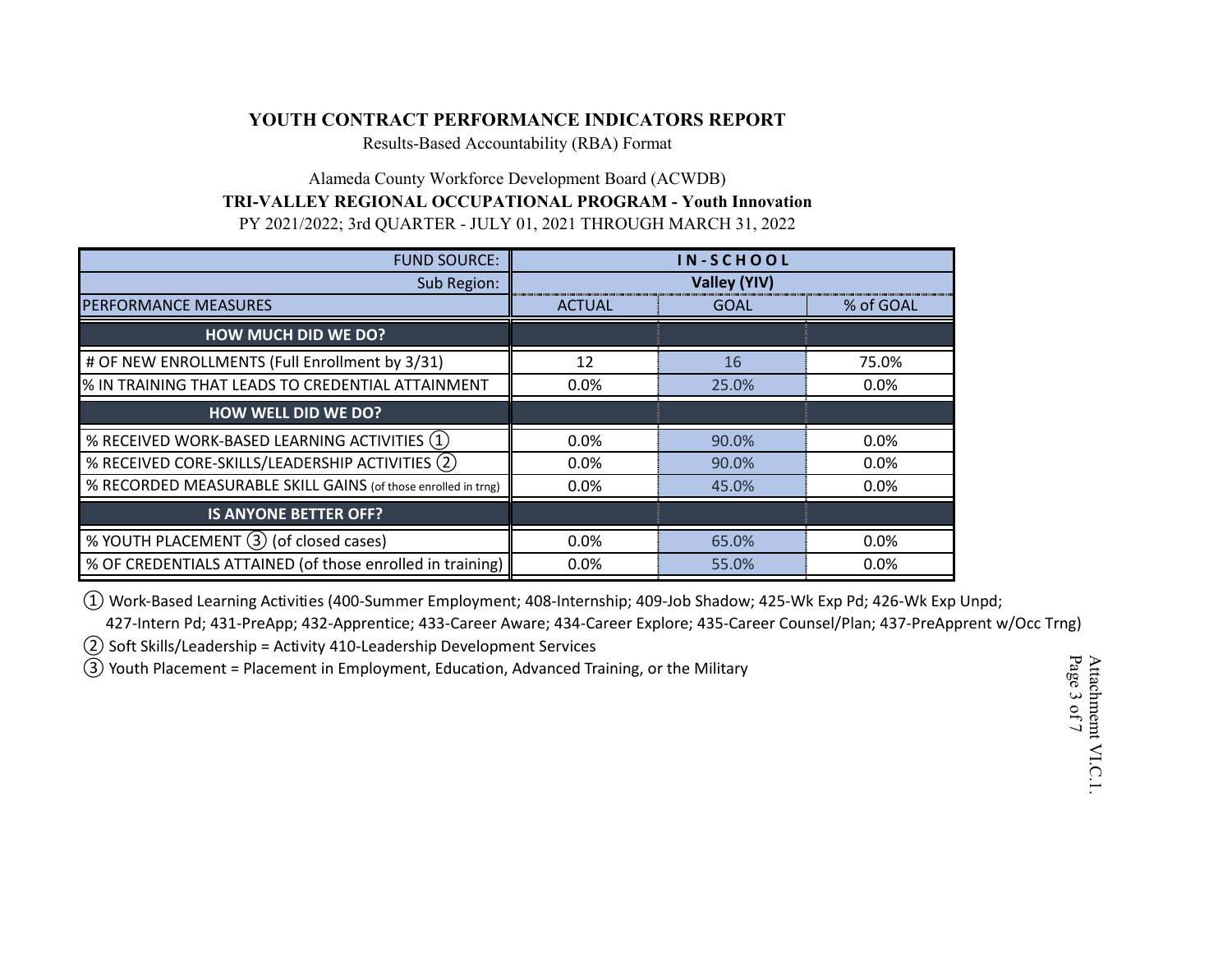Results-Based Accountability (RBA) Format

# Alameda County Workforce Development Board (ACWDB) **LA FAMILIA COUNSELING SERVICES - Future Force Career Program** PY 2021/2022; 3rd QUARTER - JULY 01, 2021 THROUGH MARCH 31, 2022

| <b>FUND SOURCE:</b>                                           | OUT-OF-SCHOOL          |             |           |  |
|---------------------------------------------------------------|------------------------|-------------|-----------|--|
| Sub Region:                                                   | <b>Eden Area (YOE)</b> |             |           |  |
| <b>PERFORMANCE MEASURES</b>                                   | <b>ACTUAL</b>          | <b>GOAL</b> | % of GOAL |  |
| <b>HOW MUCH DID WE DO?</b>                                    |                        |             |           |  |
| # OF NEW ENROLLMENTS (Full Enrollment by 3/31)                |                        | 28          | 3.6%      |  |
| % IN TRAINING THAT LEADS TO CREDENTIAL ATTAINMENT             | 100.0%                 | 25.0%       | 400.0%    |  |
| <b>HOW WELL DID WE DO?</b>                                    |                        |             |           |  |
| % RECEIVED WORK-BASED LEARNING ACTIVITIES $(1)$               | 100.0%                 | 90.0%       | 111.1%    |  |
| % RECEIVED CORE-SKILLS/LEADERSHIP ACTIVITIES (2)              | $0.0\%$                | 90.0%       | $0.0\%$   |  |
| % RECORDED MEASURABLE SKILL GAINS (of those enrolled in trng) | 27.8%                  | 45.0%       | 61.7%     |  |
| <b>IS ANYONE BETTER OFF?</b>                                  |                        |             |           |  |
| % YOUTH PLACEMENT (3) (of closed cases)                       | 21.1%                  | 65.0%       | 32.4%     |  |
| % OF CREDENTIALS ATTAINED (of those enrolled in training)     | 50.0%                  | 55.0%       | 90.9%     |  |

① Work-Based Learning Activities (400-Summer Employment; 408-Internship; 409-Job Shadow; 425-Wk Exp Pd; 426-Wk Exp Unpd;

427-Intern Pd; 431-PreApp; 432-Apprentice; 433-Career Aware; 434-Career Explore; 435-Career Counsel/Plan; 437-PreApprent w/Occ Trng)

② Soft Skills/Leadership = Activity 410-Leadership Development Services

③ Youth Placement = Placement in Employment, Education, Advanced Training, or the Military

Attachmemt VI.C.1 Page 4 of 7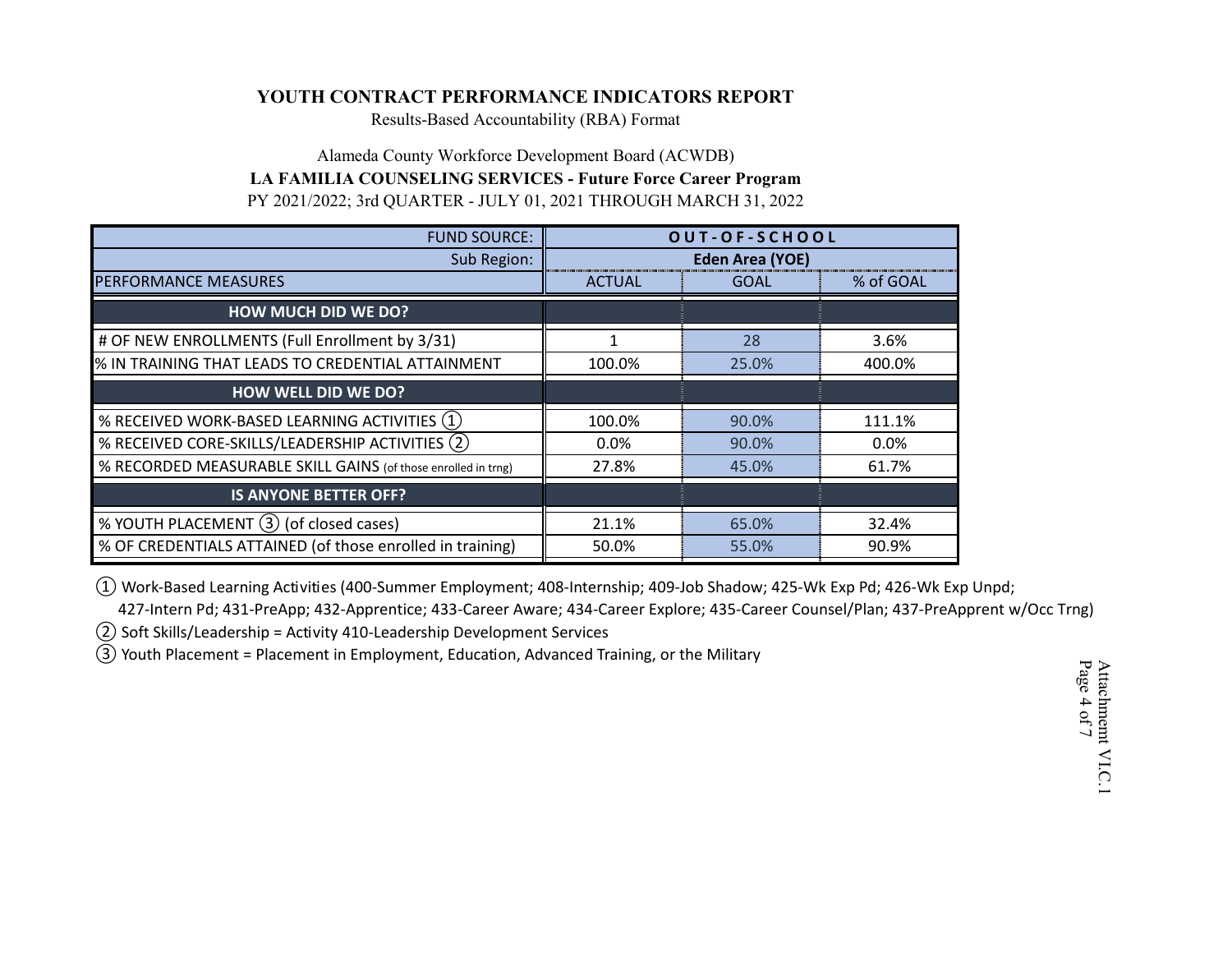Results-Based Accountability (RBA) Format

Alameda County Workforce Development Board (ACWDB) **BERKELEY YOUTH ALTERNATIVES (BYA) - Future Force Career Program** PY 2021/2022; 3rd QUARTER - JULY 01, 2021 THROUGH MARCH 31, 2022

| <b>FUND SOURCE:</b>                                           | OUT-OF-SCHOOL             |             |           |
|---------------------------------------------------------------|---------------------------|-------------|-----------|
| Sub Region:                                                   | <b>North Cities (YON)</b> |             |           |
| <b>PERFORMANCE MEASURES</b>                                   | <b>ACTUAL</b>             | <b>GOAL</b> | % of GOAL |
| <b>HOW MUCH DID WE DO?</b>                                    |                           |             |           |
| # OF NEW ENROLLMENTS (Full Enrollment by 3/31)                | 32                        | 46          | 69.6%     |
| % IN TRAINING THAT LEADS TO CREDENTIAL ATTAINMENT             | 34.4%                     | 25.0%       | 137.5%    |
| <b>HOW WELL DID WE DO?</b>                                    |                           |             |           |
| % RECEIVED WORK-BASED LEARNING ACTIVITIES (1)                 | 100.0%                    | 90.0%       | 111.1%    |
| % RECEIVED CORE-SKILLS/LEADERSHIP ACTIVITIES (2)              | 100.0%                    | 90.0%       | 111.1%    |
| % RECORDED MEASURABLE SKILL GAINS (of those enrolled in trng) | 76.9%                     | 45.0%       | 170.9%    |
| <b>IS ANYONE BETTER OFF?</b>                                  |                           |             |           |
| % YOUTH PLACEMENT (3) (of closed cases)                       | 0.0%                      | 65.0%       | 0.0%      |
| % OF CREDENTIALS ATTAINED (of those enrolled in training)     | 40.0%                     | 55.0%       | 72.7%     |

① Work-Based Learning Activities (400-Summer Employment; 408-Internship; 409-Job Shadow; 425-Wk Exp Pd; 426-Wk Exp Unpd;

427-Intern Pd; 431-PreApp; 432-Apprentice; 433-Career Aware; 434-Career Explore; 435-Career Counsel/Plan; 437-PreApprent w/Occ Trng)

② Soft Skills/Leadership = Activity 410-Leadership Development Services

③ Youth Placement = Placement in Employment, Education, Advanced Training, or the Military

Attachmemt VI.C.1. Page 5 of 7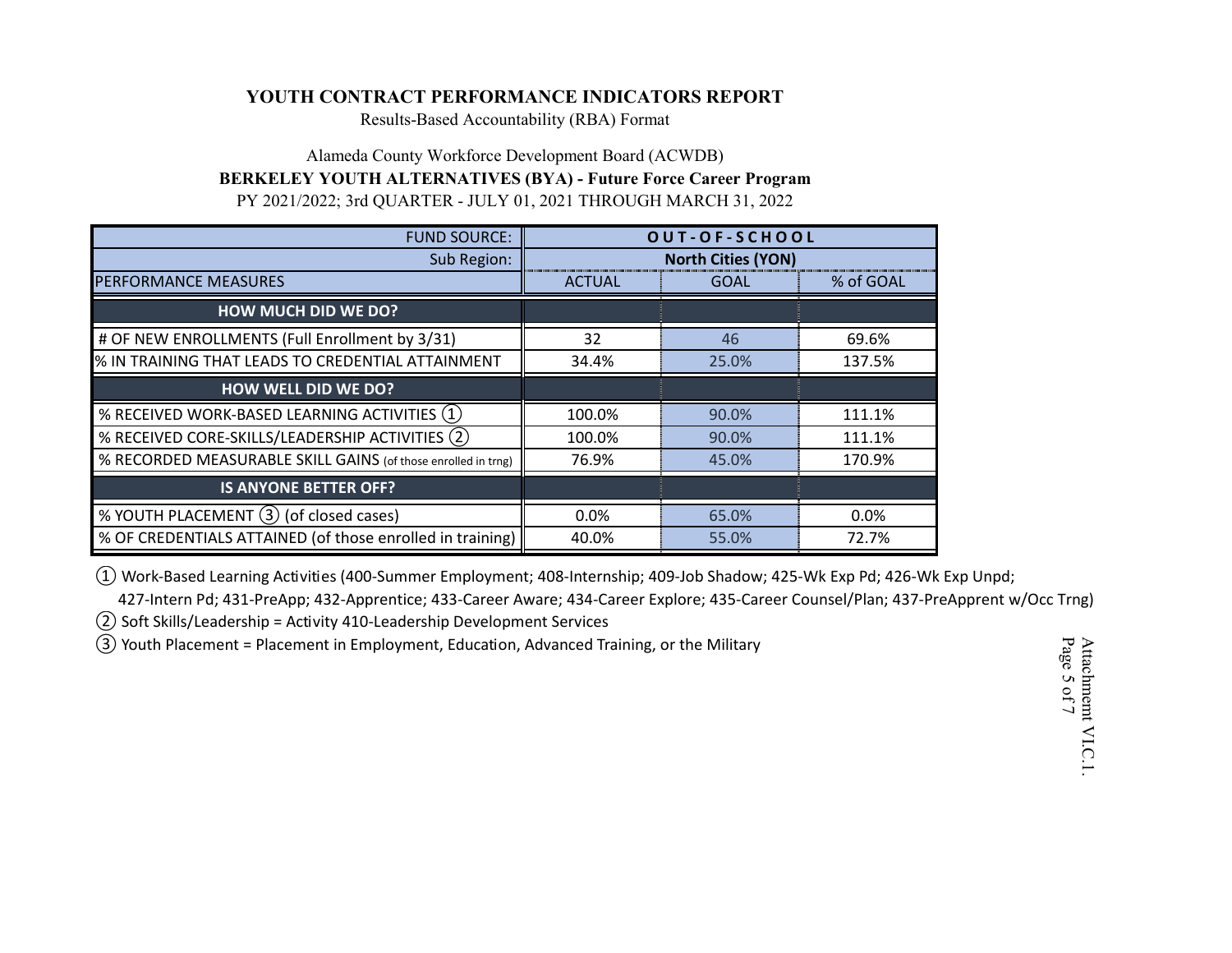Results-Based Accountability (RBA) Format

Alameda County Workforce Development Board (ACWDB)

#### **OHLONE COLLEGE - Future Force Career Program**

PY 2021/2022; 3rd QUARTER - JULY 01, 2021 THROUGH MARCH 31, 2022

| <b>FUND SOURCE:</b>                                           | OUT-OF-SCHOOL           |             |           |
|---------------------------------------------------------------|-------------------------|-------------|-----------|
| Sub Region:                                                   | <b>Tri-Cities (YOT)</b> |             |           |
| PERFORMANCE MEASURES                                          | <b>ACTUAL</b>           | <b>GOAL</b> | % of GOAL |
| <b>HOW MUCH DID WE DO?</b>                                    |                         |             |           |
| # OF NEW ENROLLMENTS (Full Enrollment by 3/31)                | 9                       | 40          | 22.5%     |
| % IN TRAINING THAT LEADS TO CREDENTIAL ATTAINMENT             | 33.3%                   | 25.0%       | 133.3%    |
| <b>HOW WELL DID WE DO?</b>                                    |                         |             |           |
| % RECEIVED WORK-BASED LEARNING ACTIVITIES $(1)$               | 77.8%                   | 90.0%       | 86.4%     |
| % RECEIVED CORE-SKILLS/LEADERSHIP ACTIVITIES (2)              | 33.3%                   | 90.0%       | 37.0%     |
| % RECORDED MEASURABLE SKILL GAINS (of those enrolled in trng) | 20.0%                   | 45.0%       | 44.4%     |
| <b>IS ANYONE BETTER OFF?</b>                                  |                         |             |           |
| % YOUTH PLACEMENT (3) (of closed cases)                       | 66.7%                   | 65.0%       | 102.6%    |
| % OF CREDENTIALS ATTAINED (of those enrolled in training)     | 0.0%                    | 55.0%       | $0.0\%$   |

① Work-Based Learning Activities (400-Summer Employment; 408-Internship; 409-Job Shadow; 425-Wk Exp Pd; 426-Wk Exp Unpd;

427-Intern Pd; 431-PreApp; 432-Apprentice; 433-Career Aware; 434-Career Explore; 435-Career Counsel/Plan; 437-PreApprent w/Occ Trng)

② Soft Skills/Leadership = Activity 410-Leadership Development Services

③ Youth Placement = Placement in Employment, Education, Advanced Training, or the Military